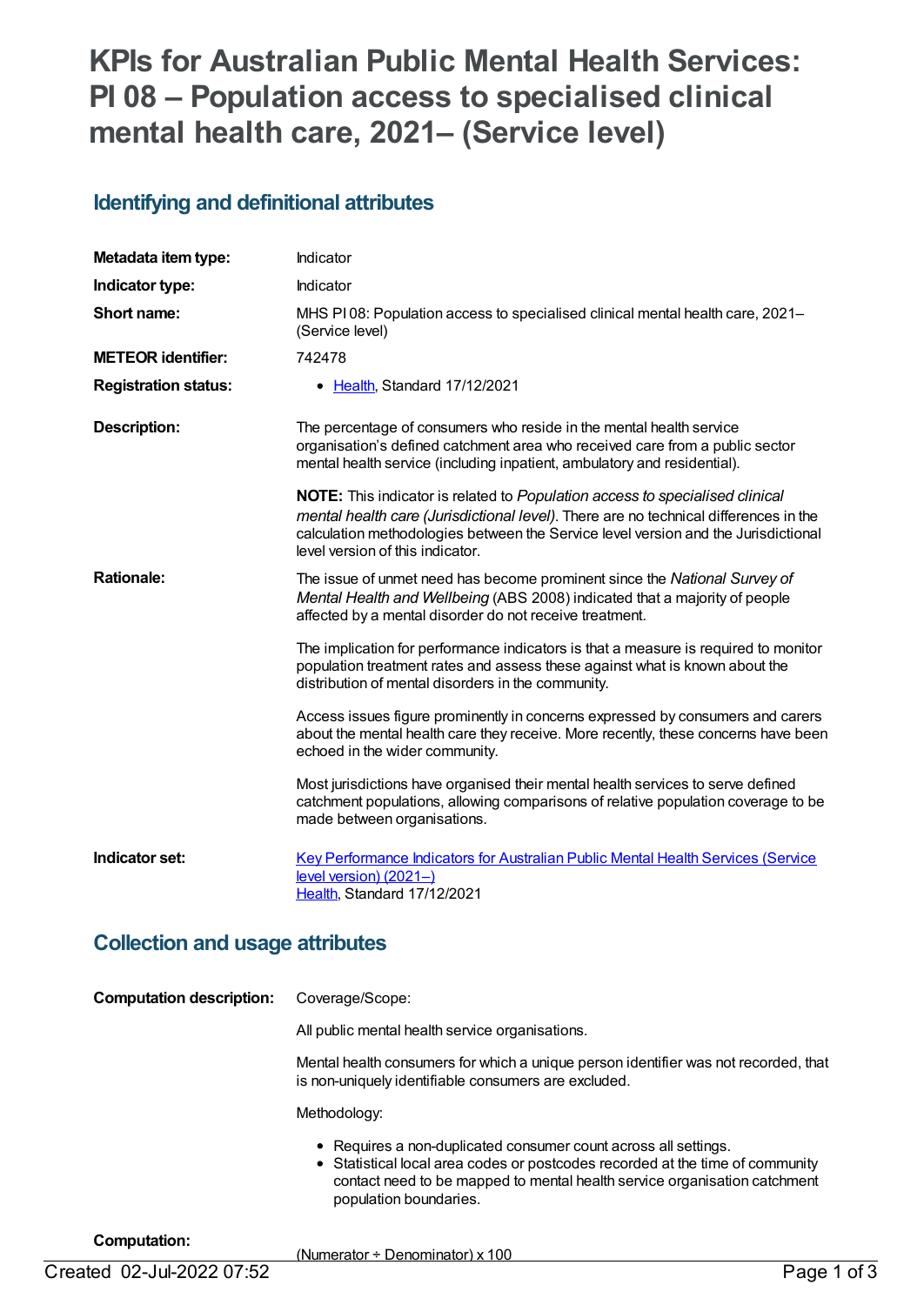| Numerator:      | Number of consumers who reside in the defined catchment area who received<br>services from the mental health service organisation's specialised mental health<br>services within the reference period. |
|-----------------|--------------------------------------------------------------------------------------------------------------------------------------------------------------------------------------------------------|
| Denominator:    | Number of mental health consumers who reside in the mental health service<br>organisation's defined catchment area within the reference period.                                                        |
| Disaggregation: | Service variables: nil.                                                                                                                                                                                |
|                 | Consumer attributes: age, Socio-Economic Indexes for Areas (SEIFA),<br>remoteness, Indigenous status.                                                                                                  |

# **Representational attributes**

| <b>Representation class:</b> | Percentage |
|------------------------------|------------|
| Data type:                   | Real       |
| Unit of measure:             | Person     |
| Format:                      | N[NN].N    |

# **Indicator conceptual framework**

| <b>Framework and</b> | <b>Accessibility</b> |
|----------------------|----------------------|
| dimensions:          |                      |

### **Accountability attributes**

| <b>Benchmark:</b>                                  | Levels at which the indicator can be useful for benchmarking:                                                                                                                                                                                                                                                                                             |
|----------------------------------------------------|-----------------------------------------------------------------------------------------------------------------------------------------------------------------------------------------------------------------------------------------------------------------------------------------------------------------------------------------------------------|
|                                                    | • mental health service organisation<br>• regional group of services<br>• state/territory.                                                                                                                                                                                                                                                                |
| Further data development /<br>collection required: | This indicator cannot be accurately constructed using the mental health National<br>Minimum Data Sets (NMDSs) because the data sets do not include unique patient<br>identifiers that allow linkage across data sets.                                                                                                                                     |
|                                                    | A proxy solution is to use only the Community Mental Health Care NMDS, which is<br>estimated to include more than 90% of all persons by public mental health services.<br>The accuracy of this solution is limited by the fact that states and territories vary in<br>the extent to which unique patient identifiers are available on a state-wide basis. |
|                                                    | Accurate construction of this indicator at a national level requires separate indicator<br>data to be provided individually by states and territories.                                                                                                                                                                                                    |
|                                                    | Development of state-wide unique patient identifiers within all mental health-related<br>NMDSs is needed to improve this capacity.                                                                                                                                                                                                                        |